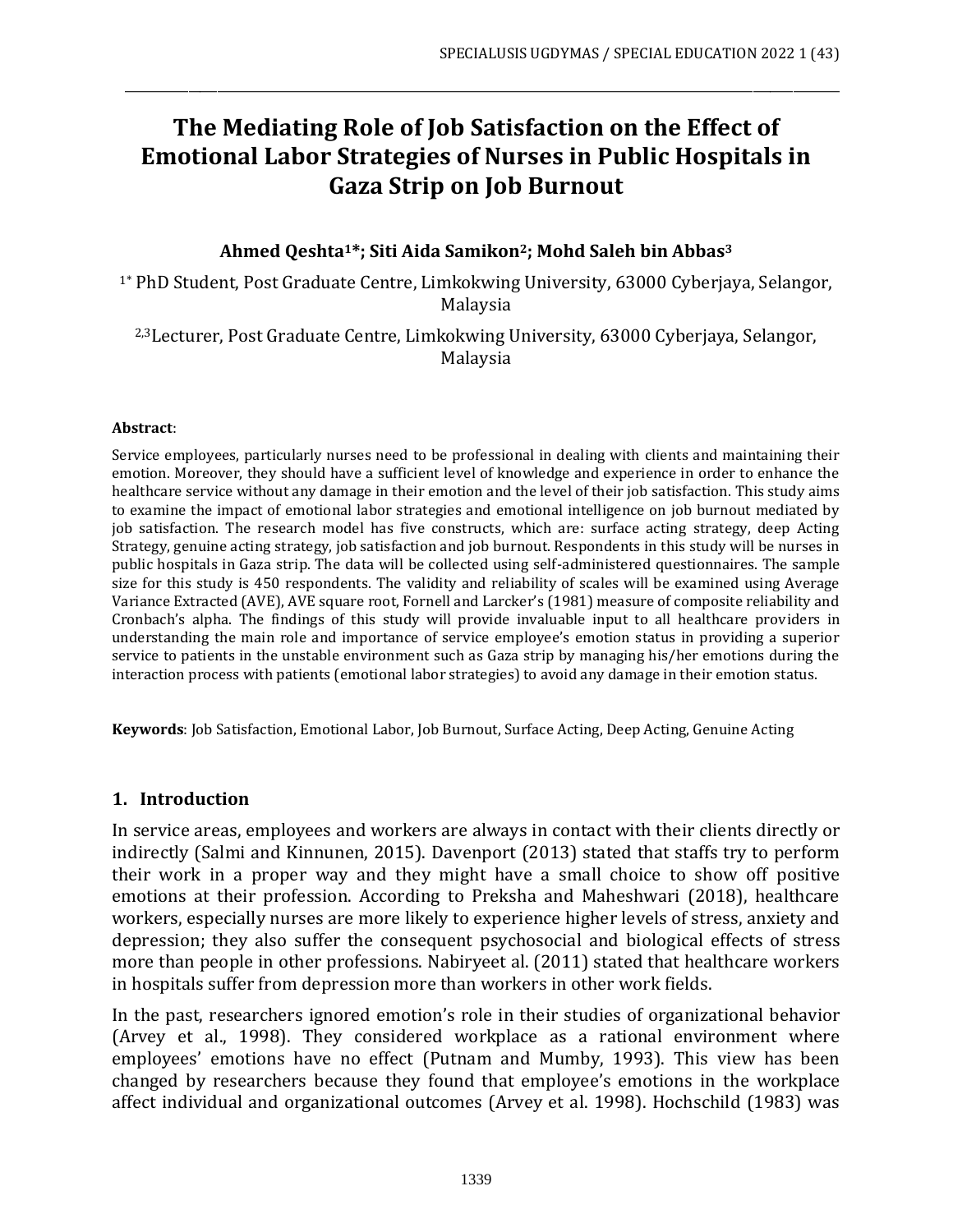the first researcher who developed the concept of emotional labor, which expresses how employee's emotions should be managed in the service organizations. Emotional labor became one of the most important topics in service industry, which led many researchers to define it and examine its outcomes such as (Eneizan et al., 2019; Lee and Chelladurai, 2017; Peng et al., 2019; Anafarta, 2015; Vatansever and Karamaraş, 2017; Tolukan, 2019). Furthermore, emotional labor research has been done in various fields and occupations, which contributes in providing useful information about employee's emotions in service work such as healthcare employees (Nikmah and Sulistyarini, 2017; Hong and Lee, 2016; Tagoe and Quarshie, 2016; Anafarta, 2015), airline industry (Hochschild, 1983; Alsalhi, 2020; Kanwal and Ajaz, 2019), teachers and professors (Peng et al., 2019; Iqbal and Abbasi, 2013; Zhang and Zhu, 2007), hospitality and hotels (Khetjenkarn and Agmapisarn, 2020; Yang et al., 2019; Aziz and Samdin 2010).

\_\_\_\_\_\_\_\_\_\_\_\_\_\_\_\_\_\_\_\_\_\_\_\_\_\_\_\_\_\_\_\_\_\_\_\_\_\_\_\_\_\_\_\_\_\_\_\_\_\_\_\_\_\_\_\_\_\_\_\_\_\_\_\_\_\_\_\_\_\_\_\_\_\_\_\_\_\_\_\_\_\_\_\_\_\_\_\_\_\_\_\_\_\_\_\_\_\_\_\_\_\_\_\_\_\_\_\_\_\_\_\_\_\_\_\_\_\_\_\_\_\_\_\_

Thus, when nurses make a contact with patients, emotions, gestures, and postures of employees have a boundless importance so always there is a stress on staff from the administration to learn, train, and apply the learned emotions while dealing with clients (Salmi and Kinnunen, 2015). The aim of this study is to empirically examine the impact of different Nurse Acts on the Job satisfaction and job burnout among the nurse staff in Gaza Strip – Palestine.

## **2. Literature Review**

Caridakis et al. 2014 stated that there are more than 5,000 facial expressions and most of them are difficult to hide. Hence, there are three strategies to perform emotional labor in a right way; surface acting strategy and deep acting strategy considered as the two main strategies (Hochschild, 1983). On the other hand, the third strategy is true feelings strategy or naturally felt emotions strategy, which caused many conflicts and arguments between researchers (Grandey 2000). Moreover, surface acting strategy is a process of acting of expected emotions to meet organization's goals that are not felt really by an employee (Chu and Murrmann 2006; Grandey 2000). In surface acting, employees manage visible aspects of emotions without changing their inner feelings (Lee and Ok 2014). On the other hand, deep acting strategy requires a special expressive behavior and altering the inner feelings by invoking thoughts and memories that can induce the required display rules (Lee and Ok 2014; Dahling and Perez 2010). According to Diefendorff et al. (2011), deep acting strategy is an attempt to show one's felt emotion in order to meet display rules. Furthermore, genuine acting strategy (naturally felt emotions strategy) represents a third option that service's employees can use in order to meet display rules of service organizations (Diefendorff et al. 2005). In genuine acting, expressed emotions are matched with felt emotions (Chu et al. 2012).

The most-used meaning of job satisfaction in organizational research is that of Locke (1976), who depicted job satisfaction as a pleasurable or positive emotional state resulting from the appraisal of one's job or job exercises. According to Weiss (2002), Cognitive and effective of job dissatisfaction are probably going to pervade and influence an individual's imagination from the minute he or she wakes to the minute the individual returns home from work.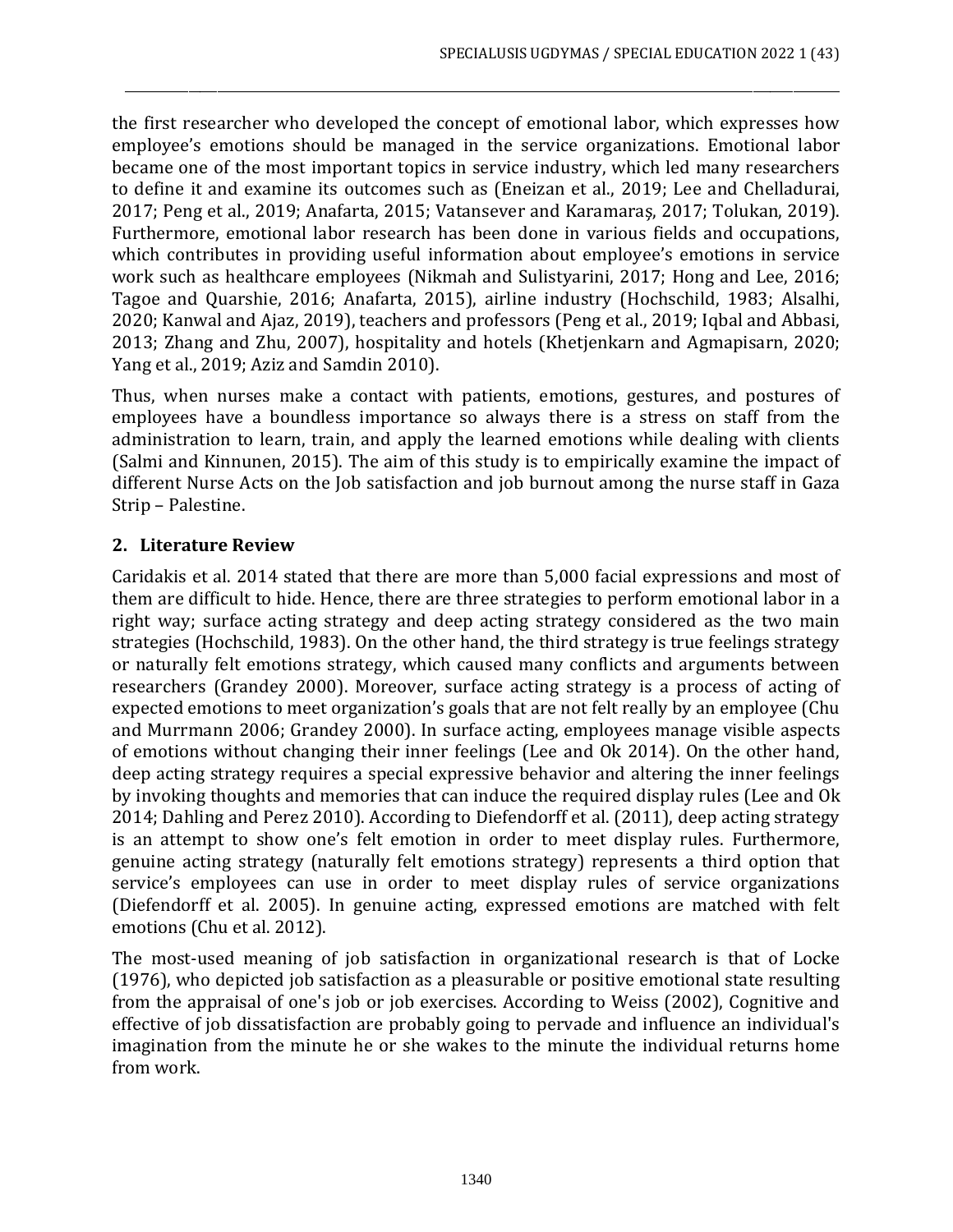The notion of burnout was firstly coined by Freudenberger (1974) as exhaustion, disappointment, loss of power and energy as a result of exhaustion or overloading in person's internal resources and energy as an outcome of unfulfilled desires. Amongst physical, behavioral and psychological problems affected by organizational stress, some diverse responses were noticed in 1970s and they were denominated as burnout (Freudenberger, 1974). With a view to reveal levels of burnout, Burnout Inventory created by Maslach (1981) was used by this study. According to Maslach (1981), burnout is defined as the condition which is experienced individually, is resulting from working in atmospheres with intense emotional anticipations for a long term, and is accompanied by symptoms such as desperation, disappointment, physical exhaustion, hopelessness, increase of negative behavior toward work, workplace, colleagues and life (Çokluk, 2000).

\_\_\_\_\_\_\_\_\_\_\_\_\_\_\_\_\_\_\_\_\_\_\_\_\_\_\_\_\_\_\_\_\_\_\_\_\_\_\_\_\_\_\_\_\_\_\_\_\_\_\_\_\_\_\_\_\_\_\_\_\_\_\_\_\_\_\_\_\_\_\_\_\_\_\_\_\_\_\_\_\_\_\_\_\_\_\_\_\_\_\_\_\_\_\_\_\_\_\_\_\_\_\_\_\_\_\_\_\_\_\_\_\_\_\_\_\_\_\_\_\_\_\_\_

Many empirical studies have also confirmed that a positive relationship with emotional labor strategies and job satisfaction exists (Kaur, 2017; Kim, et al., 2017; Lee and Ok, 2012). More specifically, it is expected that individuals using surface acting would experience the psychological costs of emotional dissonance and the feeling of inauthenticity, which in turn would result in more negative job-related attitudes (Grandey and Gabriel, 2015; Lee and Jang, 2019). Such feelings of emotional dissonance and inauthenticity will lessen job satisfaction (Hülsheger and Schewe, 2011). By contrast, deep acting and genuine expression generate less emotional dissonance or feelings of inauthenticity than surface acting, which have been found to enhance job satisfaction (Hülsheger and Schewe, 2011). Hence, this study proposes the below hypotheses:

**H1:** Surface acting strategy is negatively related to job satisfaction.

**H2:** Deep acting strategy is positively related to job satisfaction.

**H3:** Genuine acting strategy is positively related to job satisfaction.

Furthermore, many researches have focused on the increasing risk of burnout caused by emotional labor (Brotheridge and Grandey, 2002; Handelsman, 2011; Steinberg and Figart, 1999; Wharton, 1999). Previous researches have consistently shown that frequent use of surface acting was related to burnout (Brotheridge and Grandey, 2002; Brotheridge and Lee, 2002; Grandey, 2003; Cheung and Tang, 2010). On the other hand, deep acting and genuine acting were found to relate to psychological well-being (Brotheridge and Lee, 2003; Grandey, 2003; Cheung and Tang, 2009). Hence, this study proposes the below hypotheses:

**H4:** Surface acting strategy is positively related to job burnout.

**H5:** Deep acting strategy is negatively related to job burnout.

**H6:** Genuine acting strategy is negatively related to job burnout.

According to Happell, et al. (2003) and Ge, et al. (2011), there is a strong relationship between job satisfaction and job burnout. Previous studies in healthcare sector confirmed that job satisfaction has a negative effect on job burnout (Al Sabei, et al. 2019; Chen, et al. 2019; Peng, et al. 2016). Deep and genuine acting's negative association with job satisfaction leads to increased job burnout. Surface acting's negative association to job satisfaction leads to low level of job burnout. Therefore, job satisfaction is impacted by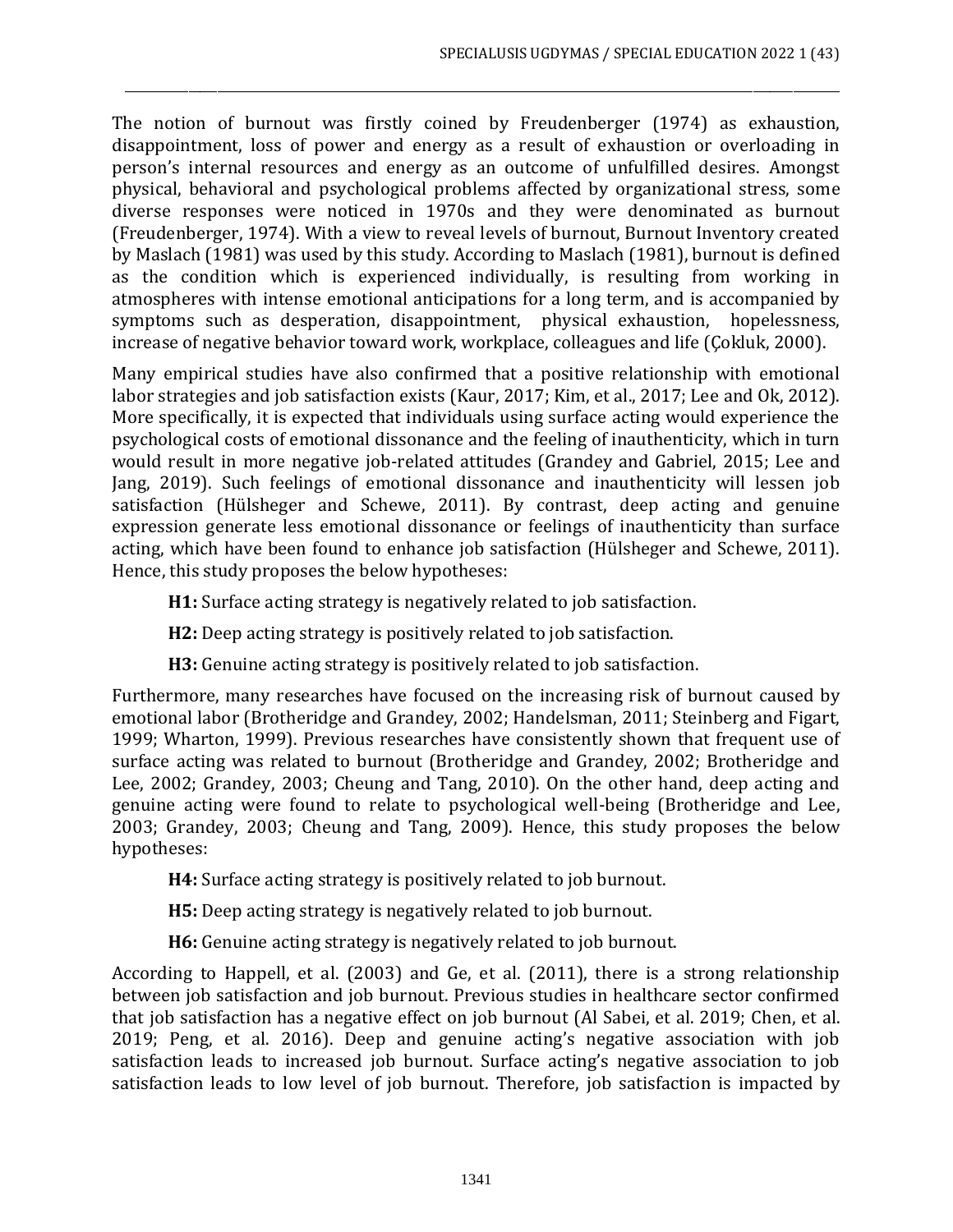emotional labor and affects job burnout (Baruch-Feldman, et al., 2002). Hence, this study proposes the below hypotheses:

\_\_\_\_\_\_\_\_\_\_\_\_\_\_\_\_\_\_\_\_\_\_\_\_\_\_\_\_\_\_\_\_\_\_\_\_\_\_\_\_\_\_\_\_\_\_\_\_\_\_\_\_\_\_\_\_\_\_\_\_\_\_\_\_\_\_\_\_\_\_\_\_\_\_\_\_\_\_\_\_\_\_\_\_\_\_\_\_\_\_\_\_\_\_\_\_\_\_\_\_\_\_\_\_\_\_\_\_\_\_\_\_\_\_\_\_\_\_\_\_\_\_\_\_

**H7:** job satisfaction mediates the relation between surface acting strategy and job burnout.

**H8:** job satisfaction mediates the relation between deep acting strategy and job burnout.

**H9:** job satisfaction mediates the relation between genuine acting strategy and job burnout.

Job satisfaction is important because it has strong implications for attendance, turnover, sabotage, job performance and the mental and physical health of employees (Miao et al., 2016). Sangganjanavanich and Balkin (2013) examined the correlation along with burnout and job satisfaction. The result came out to shed light on the importance of the link between job satisfaction and job burnout. Moreover, Khamisa, et al. (2015) conducted a research to investigate the relationship between different variables such as work stress, job satisfaction, job burnout and general health of nurses. The research showed a negative effect of job satisfaction on job burnout. Many of the studies such as (Hunsaker, et. al. 2015; Leung, et. al. 2015; Jasperse and Dungey 2014; Scanlan and Still 2013) emphasized importance of the relationship between job burnout and employee's satisfaction of various organizations. Hence, this study proposes the below hypothesis:

**H10:** Job satisfaction is negatively related to job burnout.

#### **3. Conceptual Framework**

The main goal of the conceptual framework of this study is to examine the effect of emotional labor strategies (surface acting, deep acting and genuine acting) and emotional intelligence on job satisfaction, which in return, affect job burnout in nurse in public hospitals in Gaza strip. This study is primarily based on well-established models and theories, which are employed to develop the framework of this study. This study relies on Sarraf (2018) model and theory of cognitive dissonance, which states that service workers are tense or abnormal when displaying emotions that are not in line with their main emotions to examine the relationship between emotional labor strategies (surface acting strategy, deep acting strategy and genuine acting strategy) and job satisfaction. Moreover, this study relies on job demand-control (JDC) theory to examine the relationship between job satisfaction and job burnout.

Figure 1 illustrates the research framework for this study, where the independent variables are surface acting strategy, deep acting strategy and genuine acting strategy, job satisfaction as a mediator variable and job burnout as the dependent variable.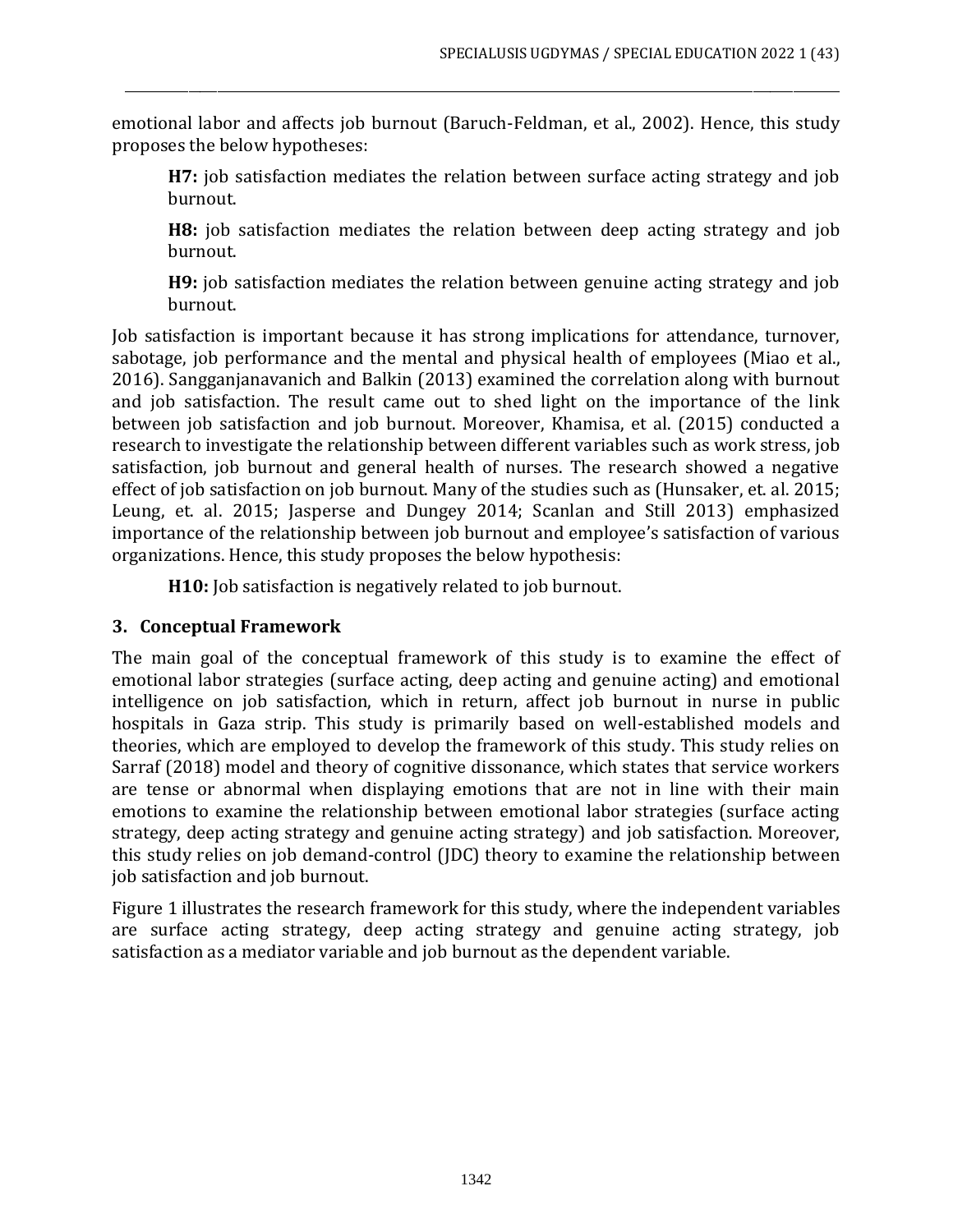

\_\_\_\_\_\_\_\_\_\_\_\_\_\_\_\_\_\_\_\_\_\_\_\_\_\_\_\_\_\_\_\_\_\_\_\_\_\_\_\_\_\_\_\_\_\_\_\_\_\_\_\_\_\_\_\_\_\_\_\_\_\_\_\_\_\_\_\_\_\_\_\_\_\_\_\_\_\_\_\_\_\_\_\_\_\_\_\_\_\_\_\_\_\_\_\_\_\_\_\_\_\_\_\_\_\_\_\_\_\_\_\_\_\_\_\_\_\_\_\_\_\_\_\_

Figure 1: Conceptual Framework

# **4. Research Methodolgy**

According to Creswell (2009), there are three common approaches that contribute to forming a research design including quantitative, qualitative and mixed-method. The quantitative approach was applied in obtaining the appropriate data to answer the questions of the study. In this study, an individual is considered as a unit of analysis. Only individuals who met the following criteria will be included in the analysis:

- a) Above 21 of both gender, all age groups, socio-economic status and educational status.
- b) Only nurses who work in public hospitals in Gaza Strip.

A self-administrated questionnaire was selected as a research instrument to examine the relationship between the variables. According to Weinberger et al. (1996), Researchers get two advantages by using self-administrated questionnaire to collect the data from respondents. The first advantage is enabling the researcher to gather the required information from a large number of respondents within a specific time. The second advantage is reducing the errors that may have come from improper research design or misuse of some vocabulary.

A four-point Likert scale was used to determine the things, ranging from "1" as "highly disagree" to "4" as "highly agree". Researchers can get several gains from utilizing a fourpoint range such as boosting the validity of the inquiry, minimizing the neutral prejudice that occurs with a solution in the middle and cutting the possibility of answering without taking into consideration the things of measurement (Chomeya, 2010). All items utilized to determine emotional labor strategies were adapted from Diefendorff et al. (2005). Four items for surface acting strategy, three items for deep acting strategy and three items for genuine acting strategy. This research made use of 12 items to gauge job satisfaction, the Minnesota Satisfaction Questionnaire (MSQ) developed by Weiss et al., (1967) was used to measure job satisfaction levels. Job burnout was measured by utilizing9 items, which adapted from (Maslach and Leiter, 2008).

This study used non-probability sampling because it is impossible for the researcher to collect data from all nurses, as suggested by Saunders et al. (2009). The snowball-sampling technique was applied for two reasons. Firstly, it is impossible to obtain a list of all nurses contacts, the researcher could not have access to such data. Secondly, it is cheap, easy and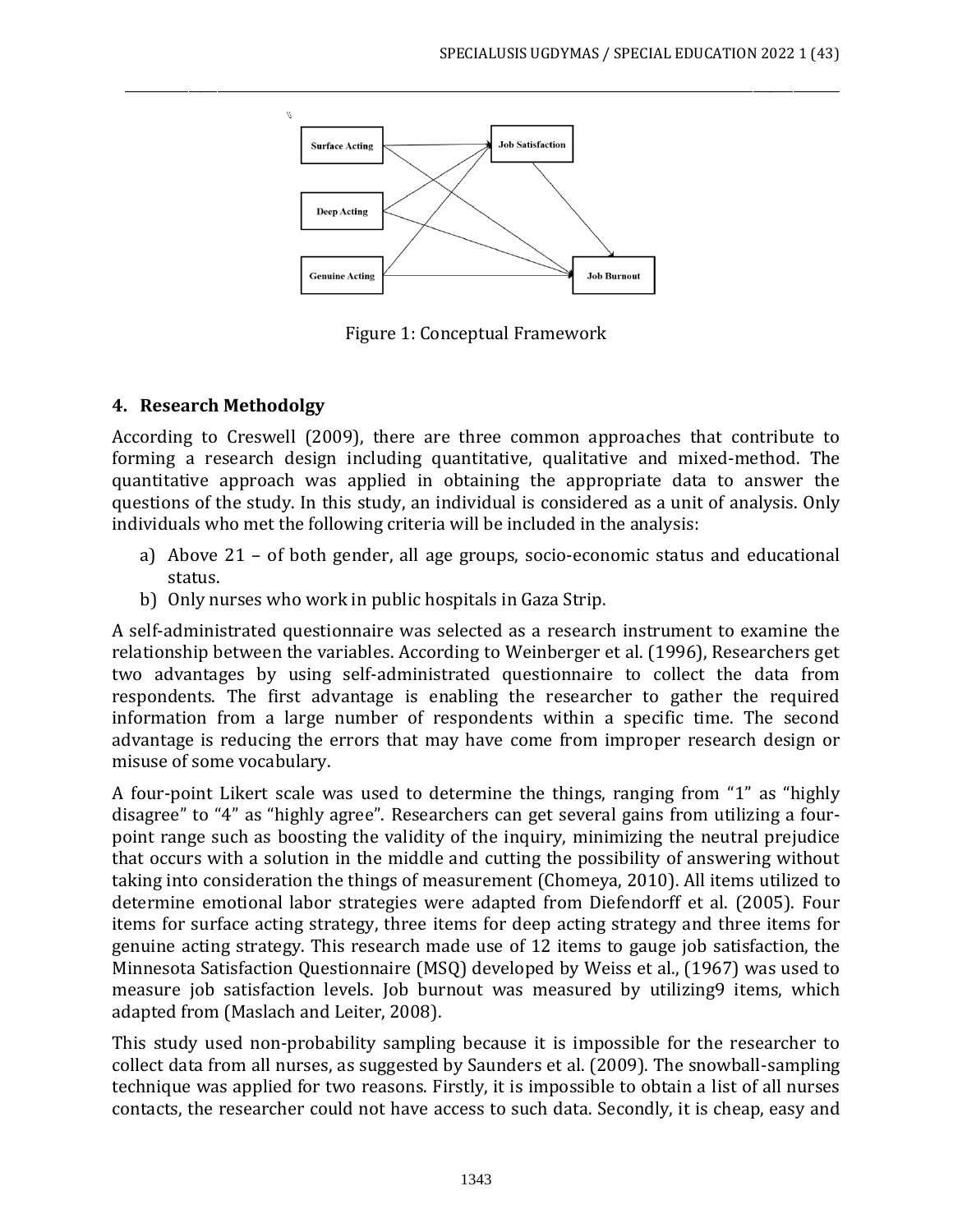subjects are always available (Etikan et al. 2016). According to Krejcie and Morgan (1970), 331 respondents is enough for a population of 2364 by using Krejcie and Morgan table. The researcher targeted more respondents as a margin of invalid and not returned respondents' questionnaire. The total number of planned respondents is 450.

\_\_\_\_\_\_\_\_\_\_\_\_\_\_\_\_\_\_\_\_\_\_\_\_\_\_\_\_\_\_\_\_\_\_\_\_\_\_\_\_\_\_\_\_\_\_\_\_\_\_\_\_\_\_\_\_\_\_\_\_\_\_\_\_\_\_\_\_\_\_\_\_\_\_\_\_\_\_\_\_\_\_\_\_\_\_\_\_\_\_\_\_\_\_\_\_\_\_\_\_\_\_\_\_\_\_\_\_\_\_\_\_\_\_\_\_\_\_\_\_\_\_\_\_

This study uses Partial Least Squares Structural Equation Modelling (PLS-SEM) course modelling making use of Smart PLS 3.0 software using a two-step procedure to assess the study model (measurement model and structural model) as recommended by Henseler et al. (2009). Lots of research studies in the social scientific research domain used SmartPLS for statistical analysis, such as (Salem and Alanadoly 2020).

## **5. Results and Findings**

## *5.1. Demography of Respondents*

450 questionnaires have been distributed to the nurses in public hospital inGaza Strip. However, only 381 usable questionnaires were returned to the researchers. Appendix 1 shows that the majority of participants were males (57%), aged between 25 to 30 years old (46.5%), bachelor's degree holders (70.9%)and their monthly salary is below than NIS 2,000 (76.1%).

## *5.2. Reliability and Validity*

This study applied Cronbach's alpha and composite reliability (CR) checks to analyses the reliability of the internal consistency of the framework. As a trustworthy research tool, the results of Cronbach's alpha and composite reliability must be at least 0.7 for each and every construct (Hair et al., 2016). The outcomes indicated that all the constructs have an acceptable level of internal consistency reliability, as illustrated in Table 1.

| Construct             | Cronbach's Alpha | <b>Composite Reliability</b> |
|-----------------------|------------------|------------------------------|
| <b>Surface Acting</b> | 0.784            | 0.858                        |
| Deep Acting           | 0.740            | 0.849                        |
| <b>Genuine Acting</b> | 0.784            | 0.874                        |
| Job Satisfaction      | 0.936            | 0.945                        |
| Job Burnout           | 0.849            | 0.910                        |

|  |  | Table 1. Internal Consistency Results (Reliability) |
|--|--|-----------------------------------------------------|
|  |  |                                                     |

In addition, this study assessed the convergent validity by examining the average variance extracted (AVE) value. The satisfactory level of (AVE) is 0.5 or more for each construct (Hair et al., 2016; Salem and Salem 2019). The AVE of each construct in this study ranges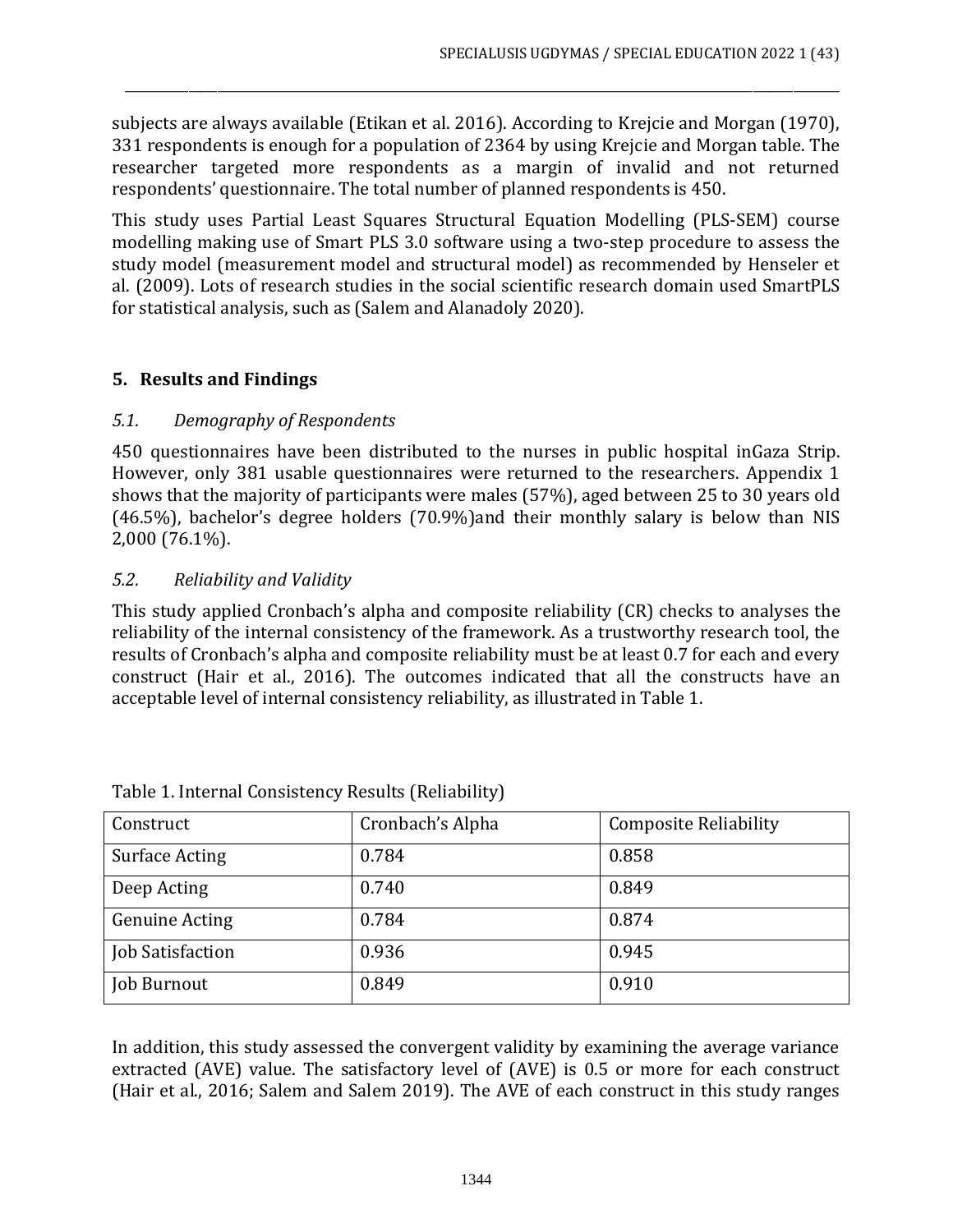from 0.588 to 0.882, which is considered higher than the recommended value. On the other hand, the Cross-Loading Output test was applied to assess discriminant validity. The results showed that the indicators" loadings in the original variable are higher than all other loadings. Therefore, the measurement model of this study has a satisfactory level of convergent and discriminant validity.

\_\_\_\_\_\_\_\_\_\_\_\_\_\_\_\_\_\_\_\_\_\_\_\_\_\_\_\_\_\_\_\_\_\_\_\_\_\_\_\_\_\_\_\_\_\_\_\_\_\_\_\_\_\_\_\_\_\_\_\_\_\_\_\_\_\_\_\_\_\_\_\_\_\_\_\_\_\_\_\_\_\_\_\_\_\_\_\_\_\_\_\_\_\_\_\_\_\_\_\_\_\_\_\_\_\_\_\_\_\_\_\_\_\_\_\_\_\_\_\_\_\_\_\_

#### *5.3. Hypothesis Testing*

The bootstrapping procedure was applied with a number of 5,000 bootstrap samples and 381 cases to generate t-statistics for all paths in order to test the significant level. The following sections explain the results related to each hypothesis.

The findings show that surface acing strategy has a negative impact on job satisfaction (Pvalue =  $-0.135$ ), 1-tailed level (T-statistics = 3.027) and the path coefficient value is significant (Beta =  $-0.01$ ). Hence, H1 is accepted. The findings show that deep acting strategy has a positive and significant impact on job satisfaction (P-value = 0.01), 1-tailed level (T-statistics = 5.401) and the path coefficient value is significant (Beta =  $0.249$ ). Hence, H2 is accepted. Moreover, the findings show that genuine acting strategy has a positive and significant impact on job satisfaction (P-value = 0.01), 1-tailed level (Tstatistics = 5.739) and the path coefficient value is significant (Beta = 0.265). Hence, H3 is accepted.

Furthermore, the findings show that surface acing strategy has a positive impact on job burnout (P-value =  $-0.254$ ), 1-tailed level (T-statistics = 6.912) and the path coefficient value is significant (Beta = -0.01). Hence, H4 is accepted. The findings show that deep acting strategy has a negative impact on job burnout (P-value = 0.01), 1-tailed level (T-statistics = 6.709) and the path coefficient value is significant (Beta = 0.288). Hence, H5 is accepted. Moreover, the findings show that genuine acting strategy has a negative impact on job burnout (P-value = 0.01), 1-tailed level (T-statistics = 1.788) and the path coefficient value is significant (Beta = 0.073). Hence, H6 is accepted.

Regarding job satisfaction and its mediating role between emotional labor strategies and job burnout, the current study depends on the procedure that was developed by Nitzl et al. (2016) to test the mediation effects on PLS-SEM. The first step in this procedure is testing the effect of the independent variable on the mediator and also the effect of the mediator variable on the dependent variable and their magnitude. If the indirect effects were not significant, then there is no mediation between these variables. On the other hand, if the indirect relationship were significant, then the next test would be examining the direct effect of the independent variable on the dependent variable. If the direct relationship were not significant, the relationship would be fully mediated by the mediator. Alternatively, if the relationship was significant, then partial mediation has occurred (Hair et al., 2017).

The path coefficient of the relationship between surface acing strategy and job satisfaction is significant. Furthermore, the path coefficient of the relationship between job satisfaction and job burnout is significant. However, the path coefficient of the direct effect between surface acing strategy and job burnout is not significant (Beta = 0.254). Therefore, the relationship between surface acing strategy and job burnout is fully mediated by job satisfaction. Hence, H7 is accepted.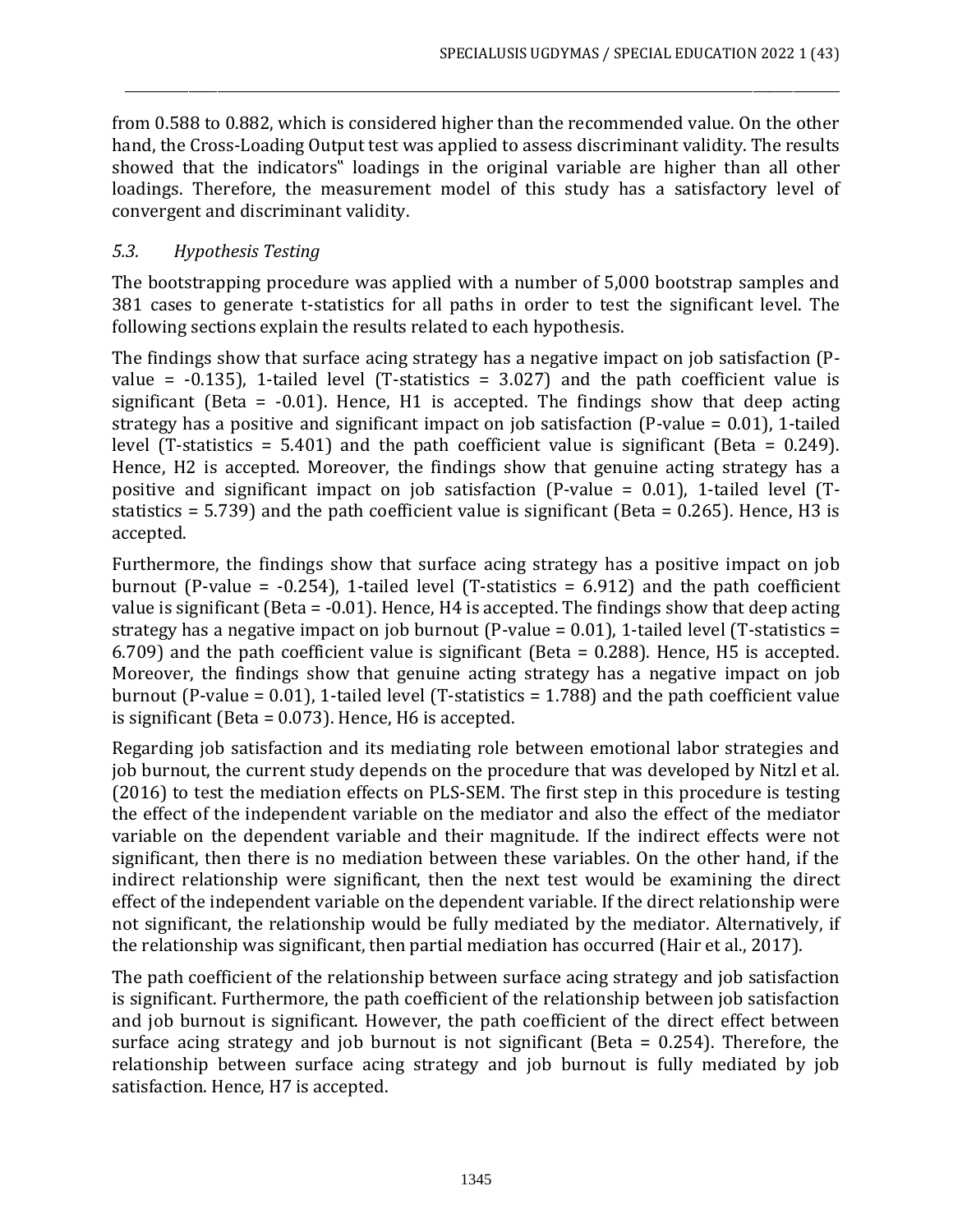Regarding deep acting strategy, the path coefficient of the relationship between deep acting strategy and job satisfaction is significant. Furthermore, the path coefficient of the relationship between job satisfaction and job burnout is significant. However, the path coefficient of the direct effect between deep acting strategy and job burnout is not significant (Beta = 0.288). Therefore, the relationship between deep acting strategy and job burnout is fully mediated by job satisfaction. Hence, H8 is accepted.

\_\_\_\_\_\_\_\_\_\_\_\_\_\_\_\_\_\_\_\_\_\_\_\_\_\_\_\_\_\_\_\_\_\_\_\_\_\_\_\_\_\_\_\_\_\_\_\_\_\_\_\_\_\_\_\_\_\_\_\_\_\_\_\_\_\_\_\_\_\_\_\_\_\_\_\_\_\_\_\_\_\_\_\_\_\_\_\_\_\_\_\_\_\_\_\_\_\_\_\_\_\_\_\_\_\_\_\_\_\_\_\_\_\_\_\_\_\_\_\_\_\_\_\_

Finally, genuine acting strategy, the path coefficient of the relationship between genuine acting strategy and job satisfaction is significant. Furthermore, the path coefficient of the relationship between job satisfaction and job burnout is significant. However, the path coefficient of the direct effect between genuine acting strategy and job burnout is not significant (Beta = 0.073). Therefore, the relationship between genuine acting strategy and job burnout is fully mediated by job satisfaction. Hence, H9 is accepted.

The findings show that job satisfaction has a negative impact on job burnout (P-value = 0.01), 1-tailed level (T-statistics = 3.573) and the path coefficient value is significant (Beta = 0.184). Hence, H10 is accepted.

Table 2 shows the findings of the direct relationships between variables and Table 3 shows the findings of mediation analysis as below

| Relation      | Significance | Sign           | Path Coefficient $(\beta)$ | <b>T</b> Statistics |
|---------------|--------------|----------------|----------------------------|---------------------|
| $SA \geq JS$  | 0.01         |                | 0.135                      | 3.027               |
| $DA$ -> $IS$  | 0.01         | $+$            | 0.249                      | 5.401               |
| $GA \geq JS$  | 0.01         | $+$            | 0.265                      | 5.739               |
| $SA \geq  B $ | 0.01         | $+$            | 0.254                      | 6.912               |
| $DA$ -> $JB$  | 0.01         | $\blacksquare$ | 0.288                      | 6.709               |
| $GA$ -> $JB$  | 0.05         |                | 0.073                      | 1.788               |
| $JS$ -> $JB$  | 0.01         |                | 0.184                      | 3.573               |

Table 2: Direct Relations Results

Table 3: Mediation Analysis Result

| Path                 | t-value | Direct Effect  | <b>Indirect Effect</b> | Mediation<br>Effect | <b>Status</b>        |
|----------------------|---------|----------------|------------------------|---------------------|----------------------|
| $SA->S->IB$          | 2.216   | $0.254$ (Sig)  | $-0.025$ (Sig)         | $0.229$ (Sig)       | Partial<br>Mediation |
| $DA$ -> $ S$ -> $ B$ | 2.796   | $-0.288$ (Sig) | $-0.046$ (Sig)         | $-0.334$ (Sig)      | Partial<br>Mediation |
| $GA$ -> $S$ -> $IB$  | 3.072   | $-0.073$ (Sig) | $-0.049$ (Sig)         | $-0.122$ (Sig)      | Partial<br>Mediation |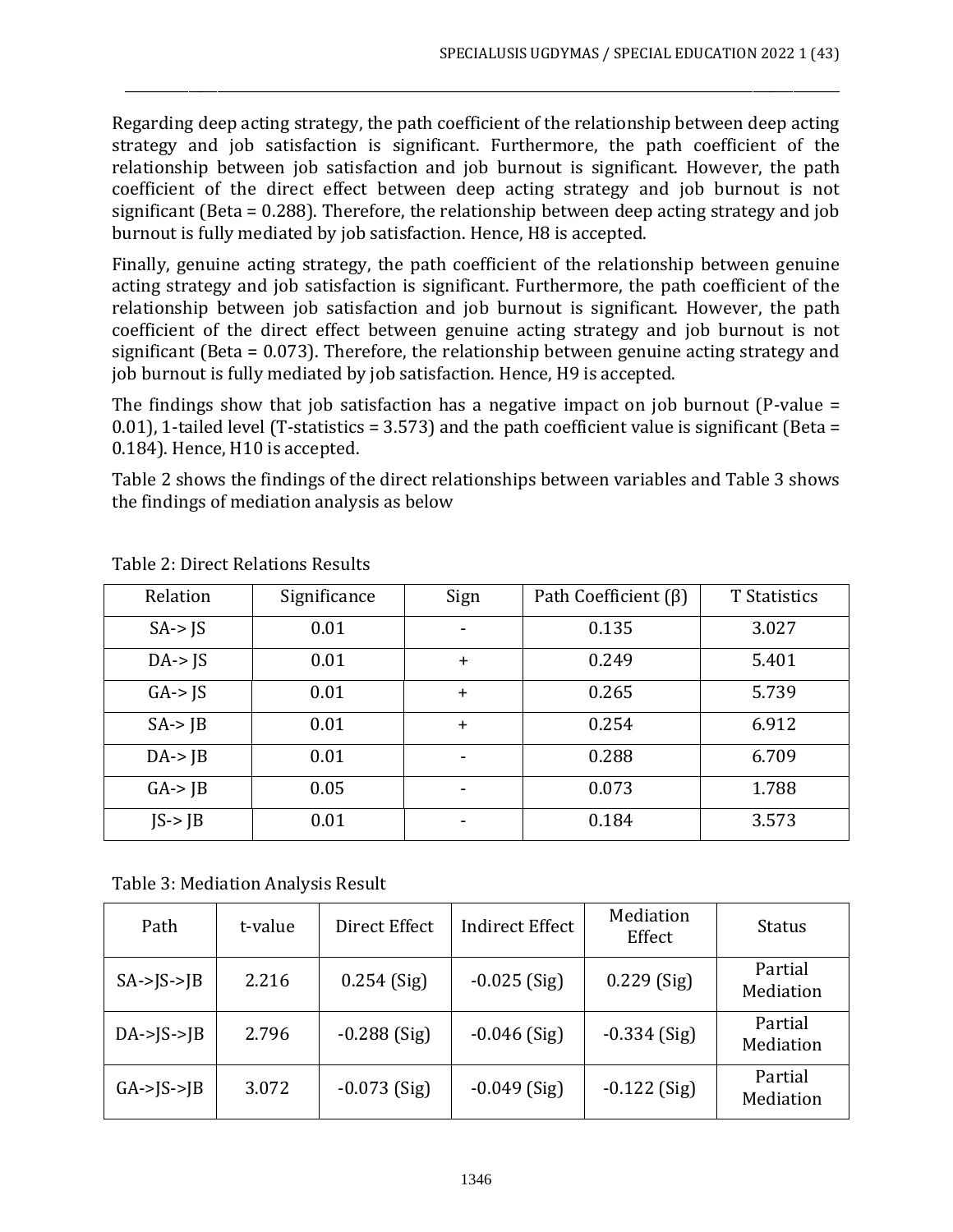# **6. Discussion**

The main purpose of this study was to determine the impact of emotional labor strategies (SA, DA and GA) of the nurses in public hospitals in Gaza on job burnout.The outcomes demonstrated that surface acting strategy has a considerable negative influence on job satisfaction, which matches the findings of previous researches that analyzed the impact of surface acting strategy on job satisfaction (Chi and Chen, 2019; Lee et al., 2014). With regard to DA and GA strategies, the results revealed that DA and GA strategies affect job satisfaction positively, which matches the findings of previous studies that examined the impact of DA strategy on JS (Lee, et al. 2016; Anafarta 2015; Yang, et al., 2019; Lee and Chelladurai, 2017).

\_\_\_\_\_\_\_\_\_\_\_\_\_\_\_\_\_\_\_\_\_\_\_\_\_\_\_\_\_\_\_\_\_\_\_\_\_\_\_\_\_\_\_\_\_\_\_\_\_\_\_\_\_\_\_\_\_\_\_\_\_\_\_\_\_\_\_\_\_\_\_\_\_\_\_\_\_\_\_\_\_\_\_\_\_\_\_\_\_\_\_\_\_\_\_\_\_\_\_\_\_\_\_\_\_\_\_\_\_\_\_\_\_\_\_\_\_\_\_\_\_\_\_\_

On the other hand, the findings showed that surface acting strategy has a positive impact on job burnout, which considered compatible with previous studies, which indicated that there is a positive relationship between surface acting strategy and job burnout (Lee and Chelladurai 2017; Tolukan 2019; Zhang and Zhu 2008). However, the findings showed that deep acting strategy and genuine acting strategy have a negative effect on job burnout. The findings are consistent with previous studies indicated that job burnout is negatively affected by deep acting strategy and genuine acting strategy (Cheung et al. 2011; Khetjenkarn and Agmapisarn 2020; Peng et al. 2019). Moreover, the findings of mediation analysis confirmed that job satisfaction partially mediates the relationship between all emotional labor strategies and job burnout.

# **7. Contribution and Implications**

This study contributes to the emotional labor literature by presenting the different perspectives of emotional labor concept, discussing cognitive dissonance theory developed by Festinger (1957). The results showed that each strategy of emotional labor strategies has a different impact on JS and JB. SA strategy has a direct negative impact on JS and a positive impact on JB. On the other hand, DA and GA strategies have a significant positive effect on JS and a negative significant effect on JB.

Moreover, the findings revealed that JS partially mediates the relationship between all emotional labor strategies and JB. Therefore, the supervisors of public hospitals of Gaza strip in Palestine should address this issue by suggesting skills or training to the nurses on ways to engage effectively in deep acting strategy and genuine acting strategy, instead of surface acting strategy. The nurses should be aware of the different strategies of emotional labor concept and they should depend on deep acting strategy and genuine acting strategy more than surface acting strategy during the interaction process with patients in order to increase their level of job satisfaction and minimize their feelings of burnout.

# **8. Limitation and Future Research**

First of all, the population of this research study was limited to the nurses in public hospitals in Gaza Strip. Future study needs to check out the impact of emotional labor strategies on job satisfaction and job burnout in various other industries. Second of all, this research study took a look at the impact of emotional labor strategies on job satisfaction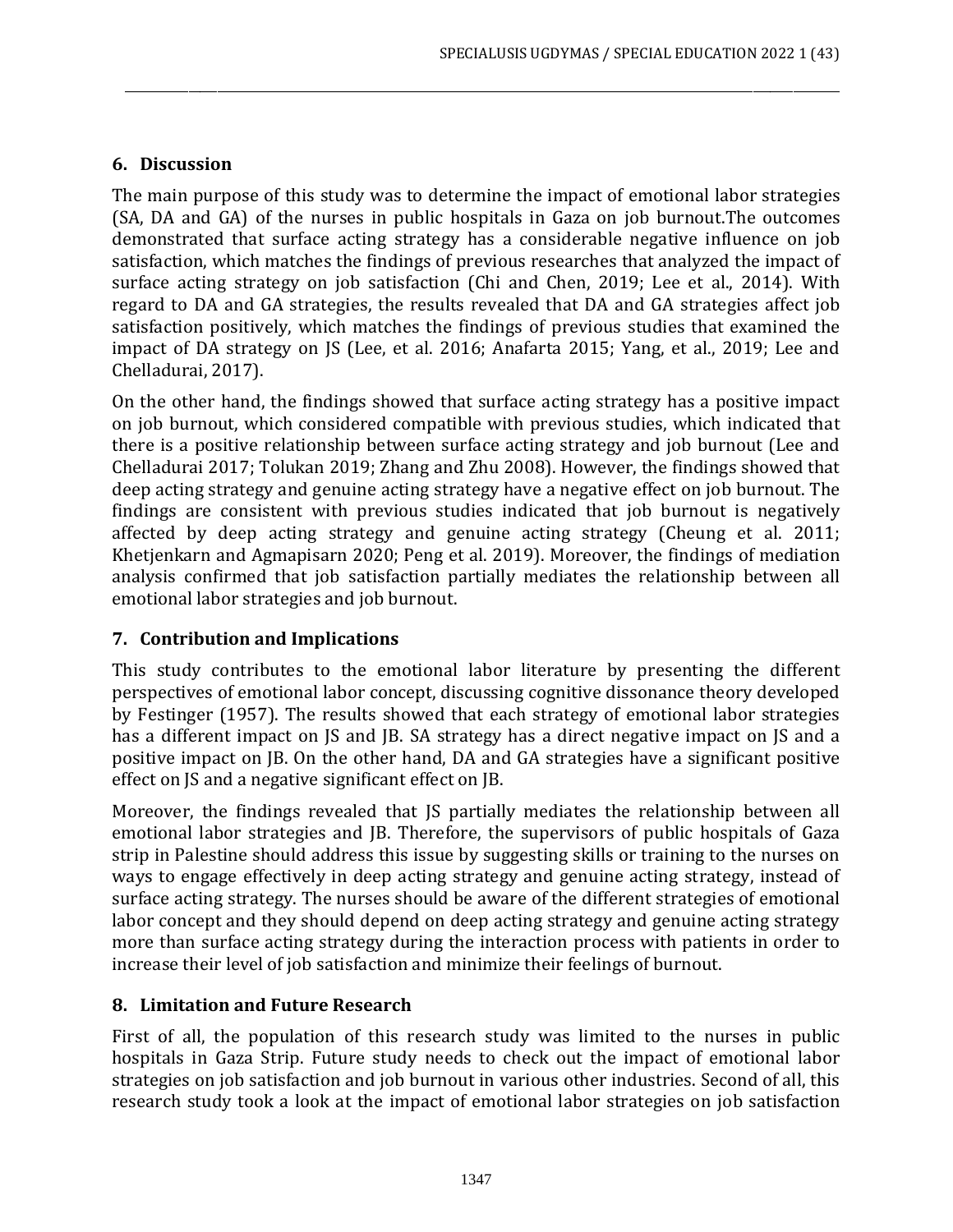and job burnout only. The future research study is recommended to focus extra on checking out the influence of emotional labor strategies on other job outcomes such as employee performance and intention to quit.

\_\_\_\_\_\_\_\_\_\_\_\_\_\_\_\_\_\_\_\_\_\_\_\_\_\_\_\_\_\_\_\_\_\_\_\_\_\_\_\_\_\_\_\_\_\_\_\_\_\_\_\_\_\_\_\_\_\_\_\_\_\_\_\_\_\_\_\_\_\_\_\_\_\_\_\_\_\_\_\_\_\_\_\_\_\_\_\_\_\_\_\_\_\_\_\_\_\_\_\_\_\_\_\_\_\_\_\_\_\_\_\_\_\_\_\_\_\_\_\_\_\_\_\_

This study made use of the only quantitative method in the data collection procedure. Therefore, future study is advised to combine qualitative and quantitative techniques.

#### **References:**

- Al Sabei, S. D., Ross, A. M., and Lee, C. S. (2018). Factors influencing nurses' willingness to lead. Journal of Nursing Management, 27 (2), 278-285.
- Alsalhi, A., Idris, F. and Shah Alam, S. (2020). The mediating role of customer satisfaction on the effect of emotional labor strategies of the flight attendants of Malaysia AirAsia on customer loyalty. Journal of Critical Reviews, 7(11): 3152-3168.
- Anafarta, N. (2015). Job satisfaction as a mediator between emotional labor and the intention to quit. International Journal of Business and Social Science, 6(2), 72 –81.
- Arvey, R.D., Renz, G.L. and Watson, T.W. (1998). Emotionality and job performance: Implications for personnel selection. *Research in Personnel and Human Resources Management*, 16, pp. 103-147.
- Aziz, Y.A. and Samdin, Z. (2010). The impact of empowerment on emotional labor: A structural equation modeling approach. *World Academy of Science, Engineering and Technology*, pp. 1641-1653.
- Baruch-Feldman, C., Brondolo, E., Ben-Dayan, D. and Schwartz, J. (2002). Sources of social support and burnout, job satisfaction, and productivity. *Journal of Occupational Health Psychology,* 7, pp. 84-93.
- Brotheridge, C.M. and Grandey, A. (2002). Emotional labor and burnout: Comparing two perspectives of 'people work. Journal of Vocational Behavior 60 (February), 17–39.
- Brotheridge, C.M. and Lee, R.T. (2002). Testing a conservation of resources model of the dynamics of emotional labor. Journal of Occupational Health Psychology 7: 57-67.
- Brotheridge, C.M. and Lee, R.T. (2003). Development and validation of the emotional labor scale. *Journal of Occupational and Organizational Psychology*, 76, pp. 365-379.
- Caridakis, G., Asteriadis, S. and Karpouzis, K. (2014). Non-manual cues in automatic sign language recognition. *Personal and ubiquitous computing*, 18(1), pp. 37-46.
- Cheung, F. Y., and Tang, C. S. (2010). Effects of Age, Gender, and Emotional Labor Strategies on Job Outcomes: Moderated Mediation Analyses. *Applied Psychology: Health and Well-Being,* 2(3), 323–339.
- Cheung, F., and Tang, C. (2009). Quality of work life as a mediator between emotional labor and work family interference. Journal of Business and Psychology, 24, 245-255.
- Chomeya, R. (2010). Quality of psychology test between Likert scale 5 and 6 points. *Journal of Social Sciences,* 6(3), pp. 399-403.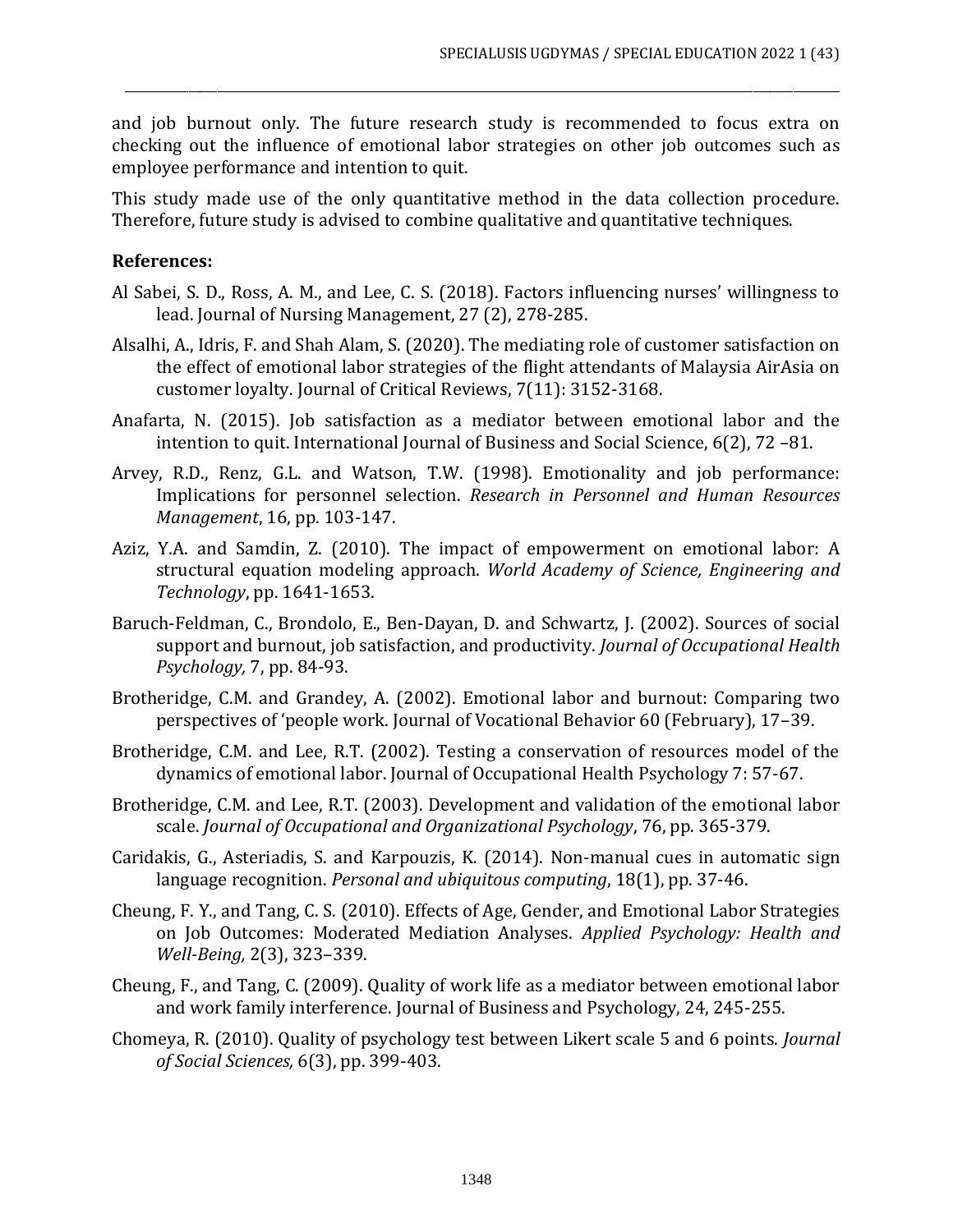Chu, K. H. L. and Murrmann, S.K. (2006). Development and validation of the hospitality emotional labor scale. *Tourism Management,* 27, pp. 1181-1191.

- Chu, K.H., Baker, M.A. and Murrmann, S.K. (2012). When we are onstage, we smile: The effects of emotional labor on employee work outcomes. *International Journal of Hospitality Management,* 31, pp. 906-915.
- Cokluk, O. (2000). Burnout in organizations. In C. Elma, and K. Demir eds. *Contemporary Approaches in Management: Applications and Issues.* Ankara: Ani Publishing, pp. 109- 133.
- Creswell, J.W. (2009) Research Design: Qualitative, Quantitative and Mixed Methods Approaches, Sage, Thousand Oaks CA.
- Dahling, J.L. and Perez, L.A. (2010). Older worker, different actor? Linking age and emotional labor strategies. *Personality and Individual Differences*, 48, pp. 574-578.
- Davenport, T.H. (2013). *Process innovation: Reengineering work through information technology*. Harvard Business Press.
- Diefendorff, J.M., Croyle, M.H. and Gosserand, R.H. (2005). The dimensionality and antecedents of emotional labor strategies. *Journal of Vocational Behavior*, 66(2), pp. 339-357.
- Diefendorff, J.M., Erickson, R.J., Grandey, A.A. and Dahling, J.J. (2011). Emotional display rules as work unit norms: A multilevel analysis of emotional labor among nurses. *Journal of Occupational Health Psychology,* 16(2), pp. 170-86.
- Eneizan, B. M., Alsakarneh, A. A. abdelqader, A.AL-kharabsheh, K., AL-Abrrow, H. and Alnoor, A. (2019). An Investigation into the Relationship between Emotional Labor and Customer Satisfaction. Central European Management Journal, 27(4), 23–47.
- Etikan, I., Musa, S.A. and Alkassim, R.S. (2016) "Comparison of convenience sampling and purposive sampling", American Journal of Theoretical and Applied Statistics, Vol. 5 No. 1, pp. 1-4.
- Freudenberger, H. J. (1974). Staff burnout. *Journal of Social Issues*, 30, pp. 159-165.
- Ge, C., Fu, J., Chang, Y. and Wang, L. 2011. Factors associated with job satisfaction among chinese community health workers: A cross-sectional study. *BMC Public Health,* 11, pp. 884-96.
- Grandey, A. A. (2003). When "the show must go on": Surface acting and deep acting as determinants of emotional exhaustion and peer-rated service delivery. *Academy of management Journal,* 46(1), pp. 86-96.
- Grandey, A.A. (2000). Emotion regulation in the workplace: A new way to conceptualize emotional labor. *Journal of Occupational Health Psychology*, 5(1), pp. 95-110.
- Grandey, A.A. and Gabriel, A.S. (2015). Emotional labor at a crossroads: Where do we go from here? *Annual Review of Organizational Psychology and Organizational Behavior,* 2, pp. 323-349.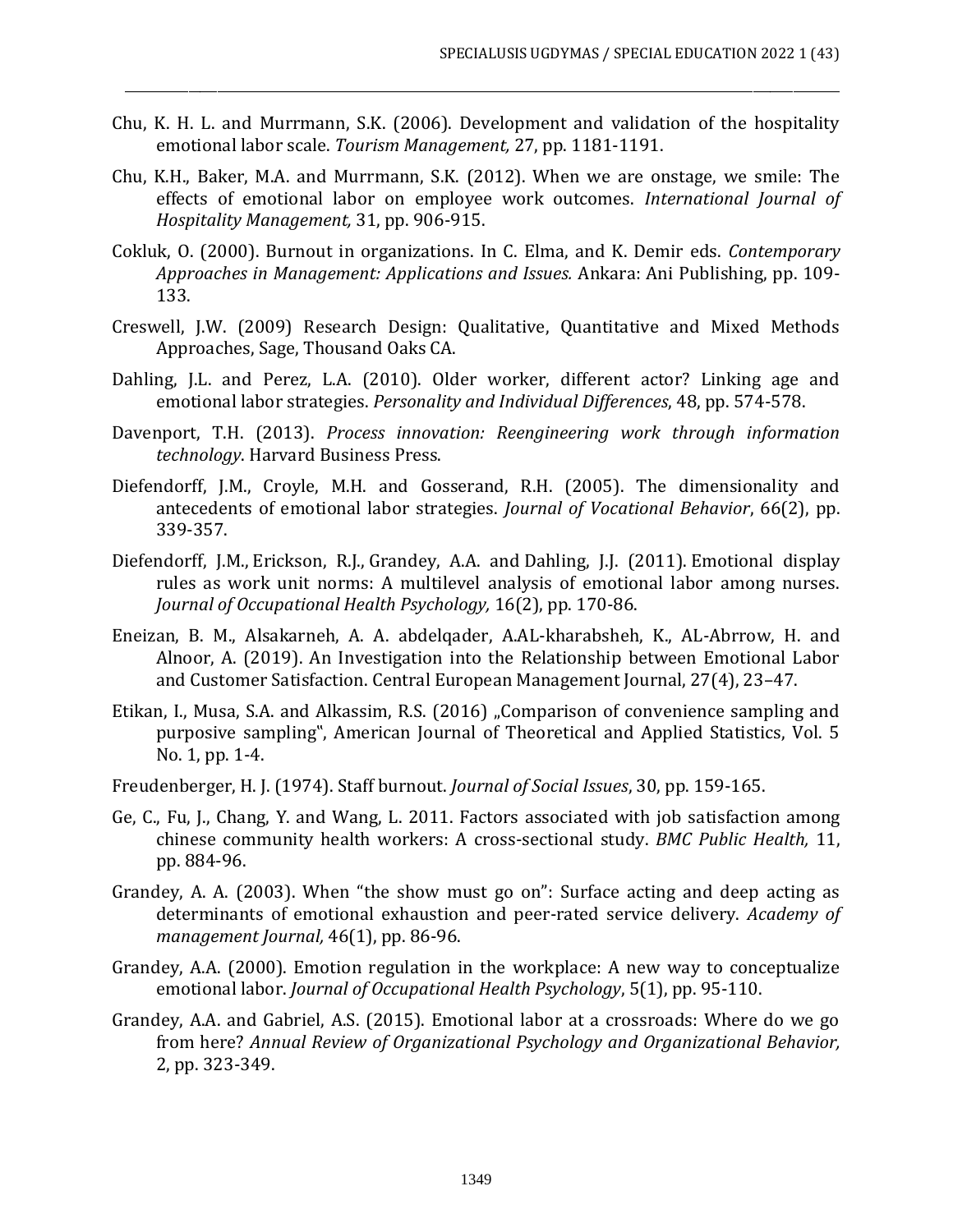Handelsman, J.B. (2012). The relationships between individual characteristics, work factors and emotional labor strategies in the prediction of burnout among mental health service providers. Doctoral Dissertation: University of South Florida.

- Happell, B., Martin, T. and Pinikahana, J. (2003). Burnout and job satisfaction: A comparative study of psychiatric nurses from forensic and a mainstream mental health service. *International Journal of Mental Health Nursing,* 12, pp. 39-47.
- Henseler, J., Ringle, C.M. and Sinkovics, R.R. (2009) "The Use of Partial Least Squares Path Modeling in International Marketing", In Sinkovics, R.R. and Ghauri, P.N. (Eds.), *Advances in International Marketing,* Bingley: Emerald, pp. 20: 277-320.
- Hochschild, A.R. (1983). *The managed heart: Commercialization of human feeling.* Berkeley, University of California Press.
- Hong, E., and Lee, Y. S. (2016). The mediating effect of emotional intelligence between emotional labour, job stress, burnout and nurses' turnover intention. International Journal of Nursing Practice, 22(6), 625–632.
- Hülsheger, U.R. and Schewe, A.F. (2011). On the costs and benefits of emotional labor: A meta-analysis of three decades of research. Journal of Occupational Health Psychology 16(3): 361-389.
- Hunsaker, S., Chen, Hsiu-C., Maughan, D. and Heaston, S. 2015. Factors that influence the development of compassion fatigue burnout, and compassion satisfaction in emergency department nurses. *Journal of Nursing Scholarship,* 47(2), pp. 186-194.
- Iqbal, F. and Abbasi, F. (2013). Relationship between emotional intelligence and job burnout among universities professors. Asian Journal of Social Sciences & Humanities, 2(2): 219-229.
- Jasperse, M., Herst, P. and Dungey, G. (2014). Evaluating stress, burnout and job satisfaction in New Zealand radiation oncology departments. *European Journal of Cancer Care,* 23, pp. 82-88.
- Kanwal, A., and Ajaz, T. (2019). Emotional Labor an Antecedent of Employees Turnover: A Study of Flight Attendants. The International Journal of Social Sciences and Humanities Invention, 6, 5261-5264.
- Kaur, S., and Malodia, L. (2017). Influence of emotional labour on job satisfaction among employees of private hospitals, a structural equation modelling approach. Journal of Health Management, 19(3), 456-473.
- Khamisa, N., Oldenburg, B., Peltzer, K. and Ilic, D. (2015). Work related stress, burnout, job satisfaction and general health of nurses. *International Journal of Environmental Research and Public Health,* 12(1), pp. 652-666.
- Khetjenkarn, S. and Agmapisarn, C. 2020. The effects of emotional labour on the outcomes of the job and the organization: Do the differences in age and the manager's emotional intelligence have any impact in the hotel business?. European Journal of Tourism Research 25, 2504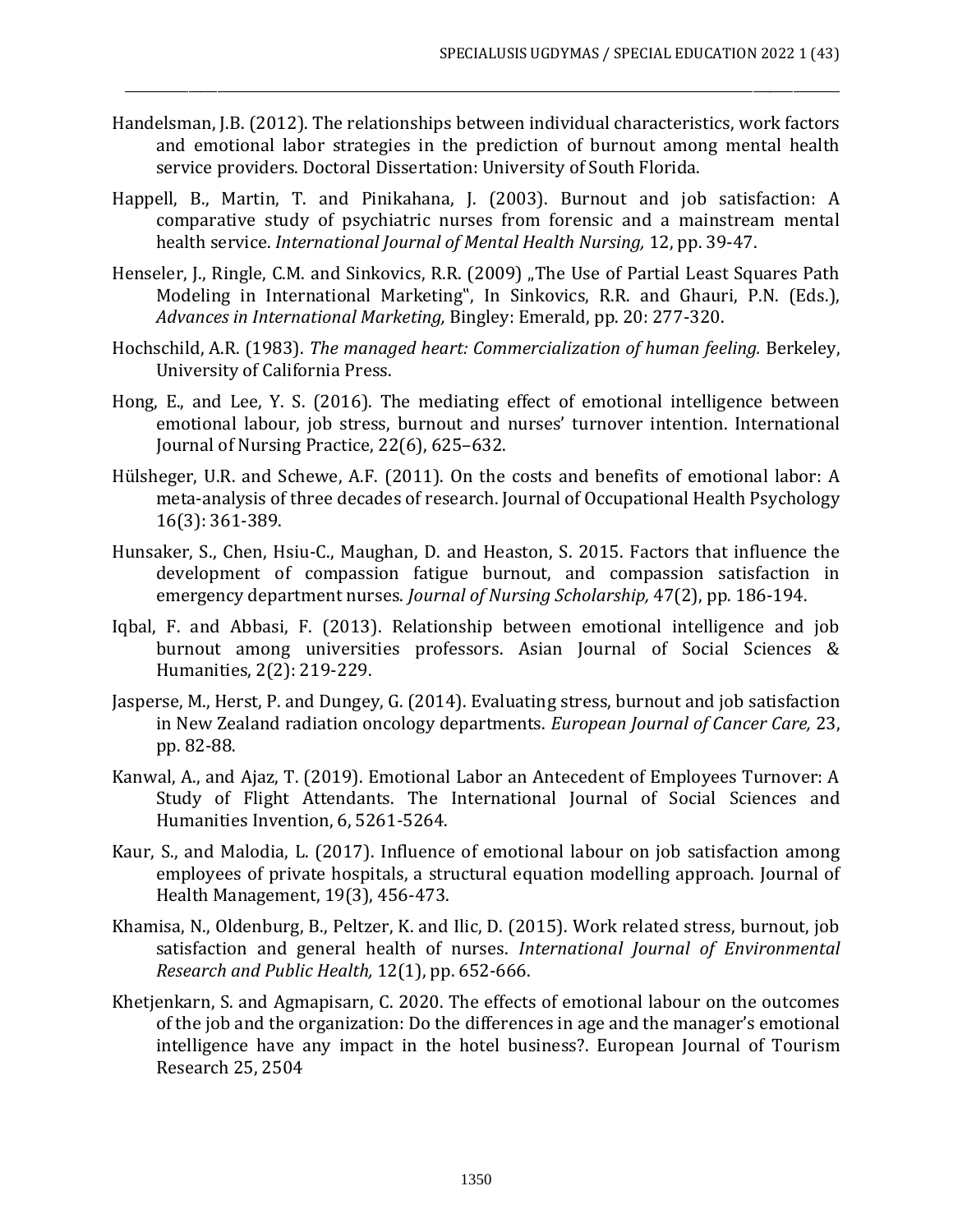Kim, H. J., Hur, W. M., Moon, T. W., and Jun, J. K. (2017). Is all support equal? The moderating effects of supervisor, coworker, and organizational support on the link between emotional labor and job performance. BRQ Business Research Quarterly, 20(2), 124-136.

- Krejcie, R.V. and Morgan, D.W. (1970) "Determining sample size for research activities", Educational and Psychological Measurement, Vol. 30, pp. 607-610.
- Lee, J. J., and Ok, C. (2012). Reducing burnout and enhancing job satisfaction: Critical role of hotel employees' emotional intelligence and emotional labor. International Journal of Hospitality Management, 31(4), 1101-1112.
- Lee, J.H. and Ok, C.M. (2014). Understanding hotel employees` service sabotage: Emotional labor perspective based on conservation of resources theory. *International journal of hospitality management,* 36, pp. 176-187.
- Lee, M., and Jang, K.-S. (2019). Nurses' emotions, emotional labor, and job satisfaction. International Journal of Workplace Health Management, 13(1), 16–31
- Lee, Y. H., and Chelladurai, P. (2017). Emotional intelligence, emotional labor, coach burnout, job satisfaction, and turnover intention in sport leadership. European Sport Management Quarterly, 18(4), 393–412.
- Leung J., Rioseco P. and Munro, P. (2015). Stress, satisfaction and burnout amongst Australian and New Zealand radiation oncologists. *Journal of Medical Imaging and Radiation Oncology,* 59(1), pp. 115-124.
- Locke, E.A. (1976). The nature and causes of job satisfaction. In M.D. Dunnette ed. *Handbook of industrial and organizational psychology.* Chicago: Rand McNally. pp. 1297-1349.
- Maslach, C. (1981). The measurement of experienced burnout. *Journal of Organizational Behavior*, 2(2), pp. 99-113.
- Maslach, C. and Leiter, M.P. (2008). Early predictors of job burnout and engagement. *Journal of Applied Psychology,* 93(3), pp. 498-512.
- Miao, C., Humphrey, R. H., and Qian, S. (2016). A meta-analysis of emotional intelligence and work attitudes. Journal of Occupational and Organizational Psychology, 90(2), 177–202.
- Ministry of Health, Gaza. (2019). Annual Report.
- Nabirye, R. C., Brown, K. C., Pryor, E. R., and Maples, E. H. (2011). Occupational stress, job satisfaction and job performance among hospital nurses in Kampala, Uganda. Journal of Nursing Management, 19(6), 760–768.
- Nikmah, U. and Sulistyarini, I. (2017). Emotional Labor and Organizational Commitment among Hospital Nurses: The Mediating Role of Job Burnout. International Conference on Business and Management Research (ICBMR 2017)
- Peng, J., Li, D., Zhang, Z., Tian, Y., Miao, D., Xiao, W., and Zhang, J. (2016). How can core selfevaluations influence job burnout? The key roles of organizational commitment and job satisfaction. *Journal of Health Psychology,* 21(1), 50-59.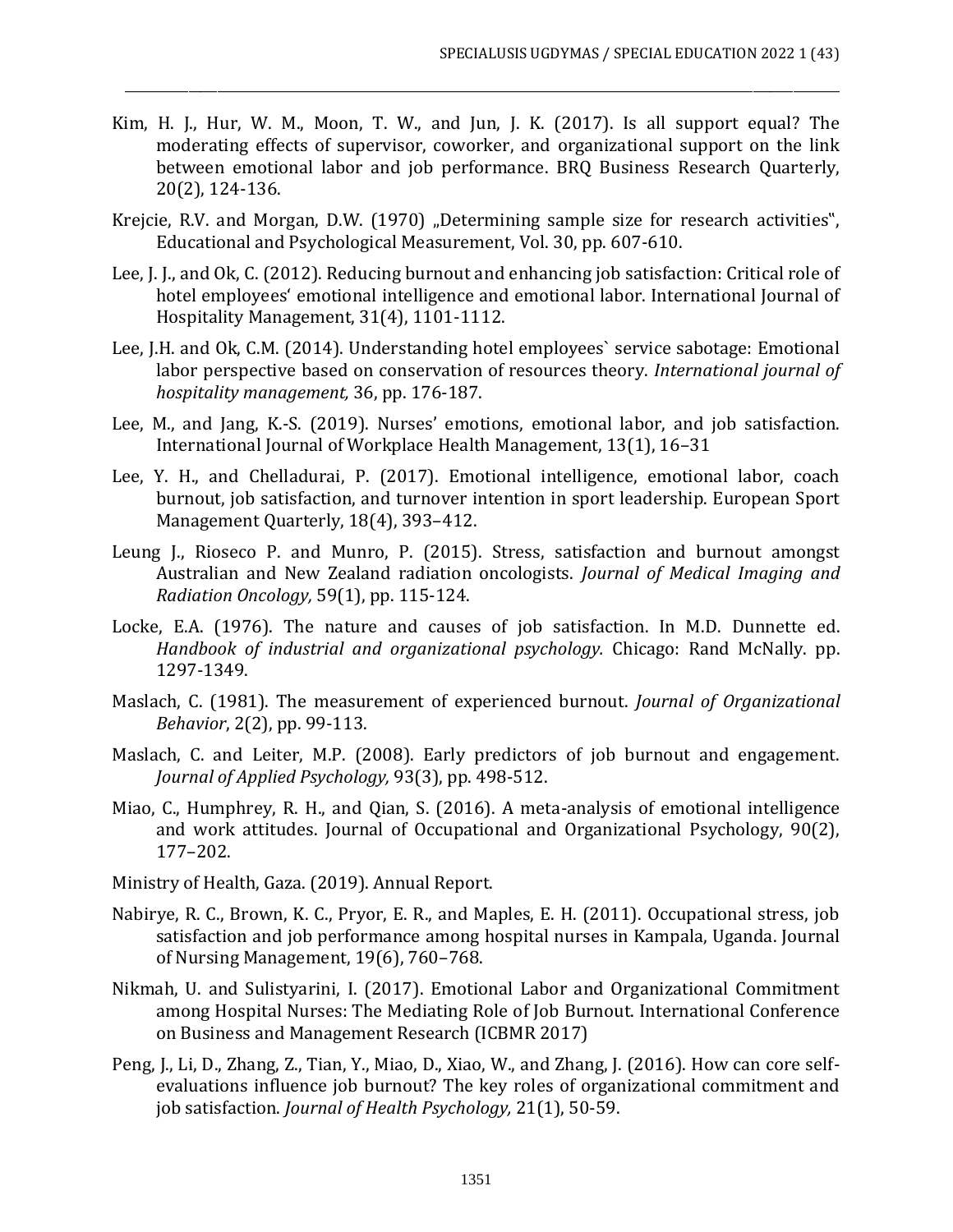Peng, J., He, Y., Deng, J., Zheng, L., Chang, Y. and Liu, X. (2019). Emotional labor strategies and job burnout in preschool teachers: Psychological capital as a mediator and moderator. Work, 1–11.

- Preksha, Dr. and Maheshwari, S.K. (2018). Managing stress among nurses. International Journal of Current Research, 10(5): 69741-69745.
- Putnam, L.L., and Mumby, D.K. (1993). Organizations, emotion and the myth of rationality. In S. Fineman, ed. *Emotion in organizations.* London: Sage. pp. 36-57.
- Salem, S. F. and Alanadoly, A. B. (2020) "Personality traits and social media as drivers of word-of-mouth towards sustainable fashion", Journal of Fashion Marketing and Management.
- Salmi, S. and Kinnunen, T. (2015). Nonverbal Communication: Unspoken messages. Unpublished dissertation. Jamk University of Applied Sciences.
- Sangganjanavanich, V. and Balkin, R. 2013. Burnout and job satisfaction among counselor educators. *Journal of Humanistic Counseling,* 52, pp. 67-79.
- Sarraf, A.R. (2018). Relationship between Emotional Labor and Intrinsic Job Satisfaction: The Moderating Role of Gender. *Journal of Entrepreneurship and Organization Management,* 7, pp. 227-233.
- Saunders, M., Lewis, P., and Thornhill, A. (2009). Research methods for business students (5th ed.): Pearson Education Limited, England.
- Scanlan, J. and Still, M. (2013). Job satisfaction, burnout and turnover intention in occupational therapists working in mental health. *Australian Occupational Therapy Journal,* 60, pp. 310-318.
- Steinberg, R.J., and Figart, D.M. (1999). Emotional Demands at Work: A Job Content Analysis. The ANNALS of the American Academy of Political and Social Science, 561(1), 177–191.
- Tagoe, T., and Quarshie, E. N.-B. (2016). The relationship between emotional intelligence and job satisfaction among nurses in Accra. Nursing Open, 4(2), 84–89.
- Tolukan, E. (2019). Relationship between Emotional Labor Behavior and Burnout Level of Football Coaches. International Journal of Higher Education, 8(2), 7.
- Vatansever, C. and Karamaraş, S. (2017) 'Power of person-job fit: emotional labour for salespeople and its relation to job satisfaction', Int. J. Work Organisation and Emotion, Vol. 8, No. 1, pp.1–23
- Weinberger, M., Oddone, E.Z., Samsa, G.P. and Landsman, P.B. (1996) "Are health-related quality-of-life measures affected by the mode of administration?", Journal of Clinical Epidemiology, Vol. 49, pp. 135-140.
- Weiss, H.M. (2002). Deconstructing job satisfaction: Separating evaluations, beliefs and affective experiences. *Human Resource Management Review,* 12, pp. 173-194.
- Wharton, A. S. (1999). The psychosocial consequences of emotional labor. *The Annals of the American Academy of Political and Social Sciences,* 158-176.